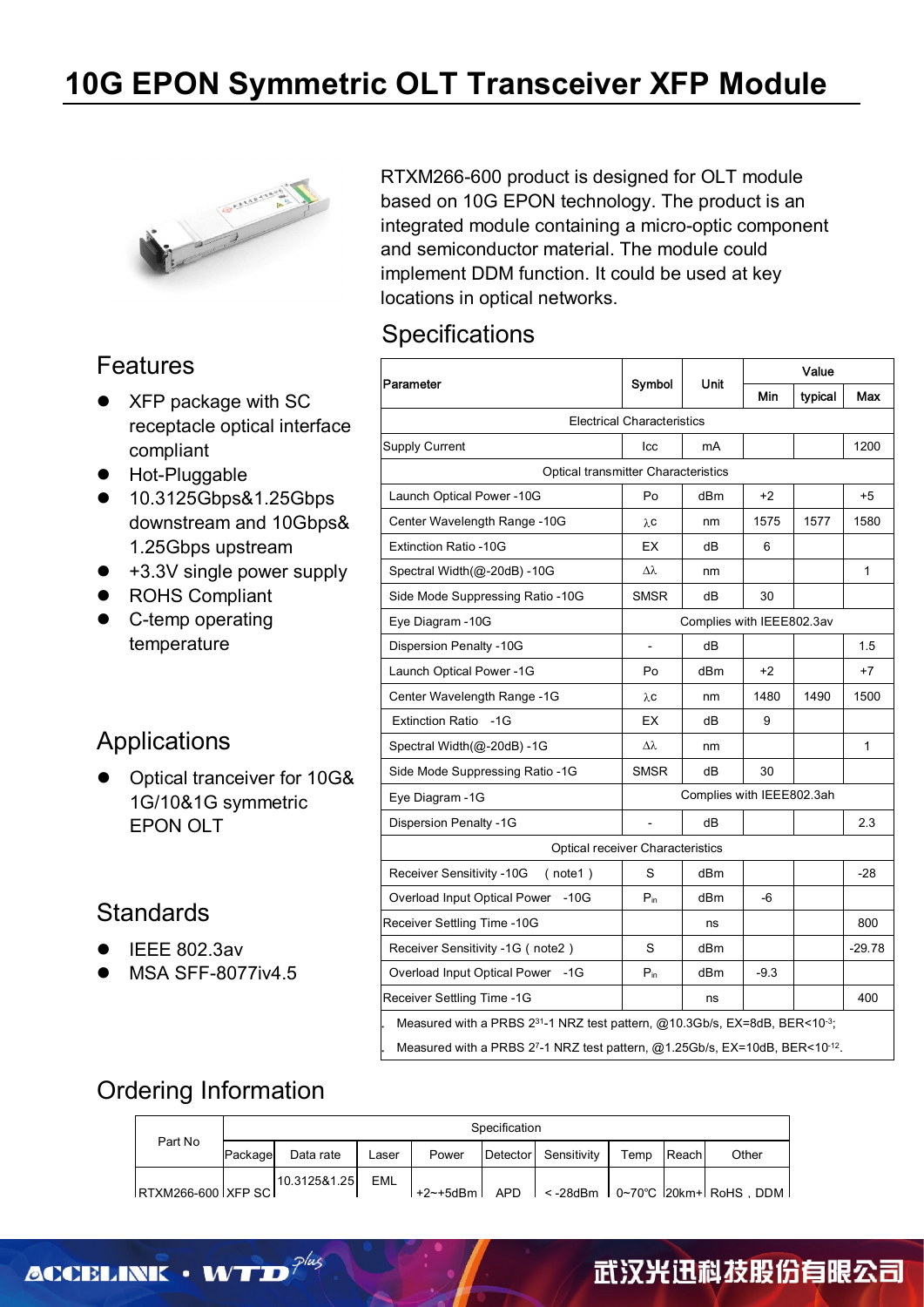### **Absolute Maximum Ratings**

| Parameter                 | Symbol    | Unit | Min | Max    |
|---------------------------|-----------|------|-----|--------|
| Storage Temperature Range | Ts        | оC   | -40 | $+85$  |
| <b>Relative Humidity</b>  | <b>RH</b> | %    |     | 95     |
| Power Supply Voltage      | Vcc       |      |     | $+3.6$ |

## **Recommended Operating Conditions**

| Parameter                        | Symbol | Unit | Min  | Typ | Max  |
|----------------------------------|--------|------|------|-----|------|
| Operating Case Temperature Range | Тc     | оC   |      |     | 70   |
| Power Supply Voltage             | Vcc    |      | 3.13 | 3.3 | 3.47 |
| Power Consumption                | D      | W    |      |     |      |

# **Principle diagram**



# **Electric Ports Definition**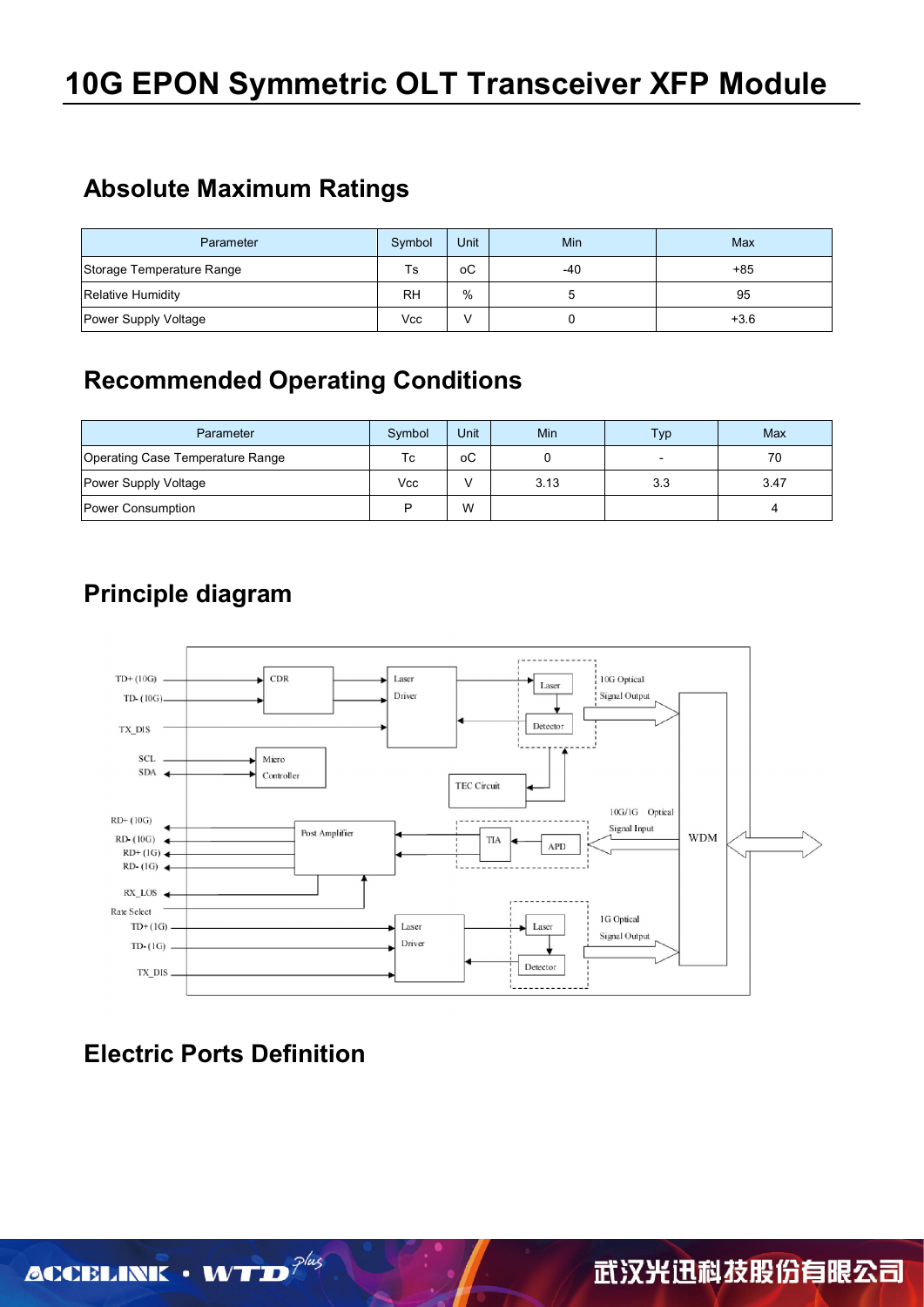# **10G EPON Symmetric OLT Transceiver XFP Module**

| 0000b | Auxiliary monitoring not implemented                          |
|-------|---------------------------------------------------------------|
| 0001b | APD Bias Voltage (16 bit value is Voltage in units of 10mV)   |
| 0010b | 1G Bias current (16 bit value is current in units of 4uA)     |
| 0011b | TEC Current (16 bit value is current in units of 100uA)       |
| 0100b | 10G laser temperature (Same encoding as module temperature)   |
| 0101b | 10G laser wavelength (not support)                            |
| 0110b | +5V Supply Voltage (not support)                              |
| 0111b | 1G TX Power monitor (16 bit value is power in units of 0.2uW) |
| 1000b | +1.8V Supply Voltage (not support)                            |
| 1001b | -5.2V Supply Voltage (not support)                            |
| 1010b | +5V Supply Current (not support)                              |
| 1101b | +3.3V Supply Current (not support)                            |
| 1110b | +1.8V Supply Current (not support)                            |
| 1111b | -5.2V Supply Current (not support)                            |

## **Typical Application Circuit**



## **Package Outline**